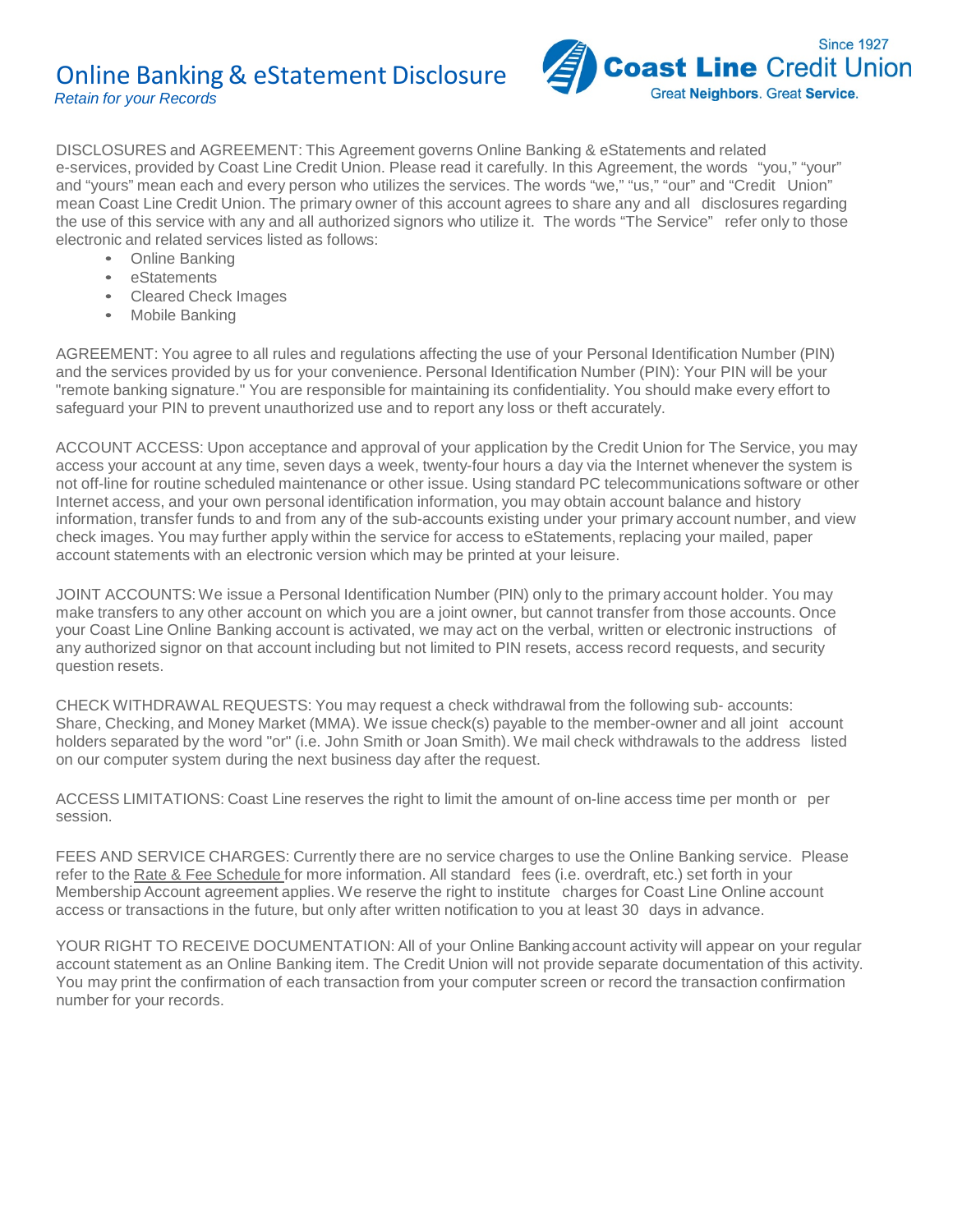

OUR LIABILITY FOR FAILURE TO MAKE TRANSFERS: If we do not complete a transfer to or from your account on time or in correct amount according to our agreement with you, we will be liable for your losses or damages as required by Federal law. However, there are some exceptions.We will not be liable:

- If, through no fault of ours, you do not have enough money in your account to make the transfer.
- If the transfer would go over the credit limit on a loan (if you have overdraft protection in place).
- If Online Banking was not working properly and you knew about the breakdown when you started the transfer.
- If circumstances beyond our control (such as war, fire, flood or other act of God) prevent the transfer, despite reasonable precautions that we have taken.
- If the funds in your account are subject to a court order or other restriction preventing the transfer.
- If your account is not in good standing, due to, but not limited to delinquent loans, negative account balances, etc.
- There may be other exceptions stated in our agreement with you.

YOUR LIABILITY FOR UNAUTHORIZED TRANSFERS: If you permit someone other than yourself to use your Online Banking access, all transactions are considered to be authorized by you and you are liable for this transaction. Tell us immediately if you believe your PIN has been lost or stolen. Telephoning is the best way of keeping your possible losses to a minimum. You could lose all the money in your account(s). If you tell us within two business days, you can lose no more than \$50.00 if someone used your PIN without your permission.

If you DO NOT tell us within 2 business days after you learn of the loss or theft of your PIN, and we can prove we could have stopped someone from using your PIN without your permission if you had told us, you could lose as much as \$500.00. If your statement shows transfers that you did not make, tell us at once. If you do not tell us within sixty (60) days after the statement was mailed to you, you may not get any money you lost after the sixty (60) days if we can prove that we could have stopped someone from taking the money if you had told us in time. If you believe your PIN has been lost or stolen or that someone has transferred or may transfer money from your account without your permission, contact Member Services immediately as directed below.

ERROR RESOLUTION: In case of errors or questions about your electronic transfers, call or write to us immediately. Contact us if you think your statement, receipt is wrong, or you need more information about an item listed on the statement or receipt. We must hear from you no later than sixty (60) days after we sent you the first statement on which the problem or error appeared.

### **Your inquiry must include:**

- Your name and account number
- Describe the error or transfer you are unsure about and explain as clearly as you can why you believe it is an error or why you need more information; and
- The dollar amount of the suspected error.

If you tell us orally, we may require that you send in your complaint or question in writing within ten (10) business days. We will tell you the results of our investigation within 10 business days after we hear from you and will correct any error promptly. If we need more time, however, we may take up to forty-five (45) days to investigate your complaint or question. If we decide to do this, we will credit your account within 10 business days for the amount you think is in error to give you full use of the money while we complete our investigation. If we ask you to put your complaint or question in writing and we do not receive it within 10 days, we may not credit your account.

If we decide there was no error, we will send you a written explanation within three (3) business days after we complete our investigation. You may ask for copies of documents that we used in our investigation.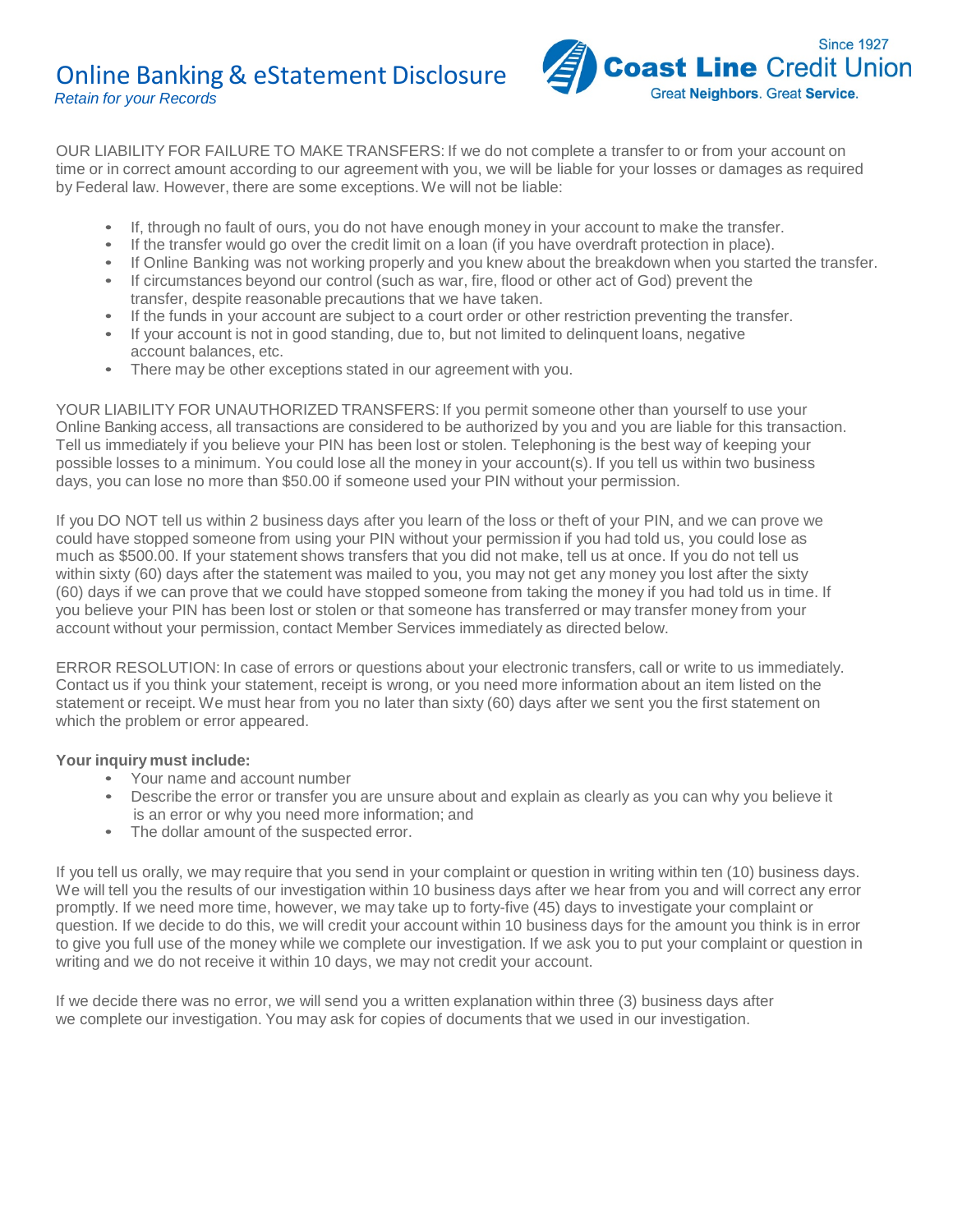

CONFIDENTIALITY: The Credit Union will ONLY disclose information to third parties about your account:

- Where it is necessary for completing transfers, or
- In order to verify the existence and condition of your account to a third party, such as a credit bureau or merchant, or
- In order to comply with government agencies or court orders, or
- If you give us your written permission.

INACTIVE ACCOUNTS: If you sign up for Online Bankingand do not use it for a consecutive 12 month period, the Credit Union reserves the right to dis-enroll you from this service.

BUSINESS HOURS: Monday through Wednesday and Friday: 8:30 AM-4:00 PM, Thursday 10:00 AM-6:00 PM (excluding holidays)

### **E-STATEMENTS ADDENDUM**

ELECTRONIC STATEMENT: You are automatically signed up to access electronic statements when you are given access to home banking. To finalize the process, you must apply within home banking by following the instructions provided.

NON-ELECTRONIC STATEMENT: You have the right to have your statement provided or made available to you in paper or non-electronic form. You may print your electronic statement from within home banking. In order to obtain a paper copy of your electronic statement from your Credit Union, contact Member Services. You may be charged a fee for each copy. Please see the Rate & Fee Schedule for more information.

WITHDRAWAL OF CONSENT: You have the right to withdraw your consent to have your statements provided in electronic form, and to begin to receive paper statements mailed to you. There may be fees in the event you withdraw your consent. Please see the Rate & Fee Schedule for more information. To withdraw consent you must contact Member Services either orally or in writing.

DURATION OF CONSENT: Your consent to have your statements provided electronically applies for each statement provided after we have received your consent and will continue until you withdraw your consent in accordance with the paragraph above of this Agreement, or when you disenroll, or are disenrolled, from home banking.

ACCURATE AND UPDATED INFORMATION: In order to obtain your statements electronically, you must provide the Credit Union with an accurate email address. If the email address you provide is not accurate, the Credit Union assumes no liability for sending the statement notification to such address. If the email address you provide is not deliverable, the Credit Union will provide your statements via U.S. mail to your address according to the Credit Union's records. If you change your email address, you must provide us with your new address. You must also provide us with updated information any time that information is needed to provide your statements electronically. To provide an updated email address or other information, you must contact Member Services three business days before the last day of the month to give us time to affect the change.

AMENDMENTS OR CANCELLATION:We may amend or cancel your Online Banking privileges at any time, without notice or cause. You may cancel this Agreement at any time by providing written notice to us that you wish to cancel. Cancellation will be effective as of the date we receive the notice. Any cancellation or termination will not affect your existing liability to us. In that event, all rights and obligations for any transaction(s) that occurs before the credit union receives notice of the cancellation shall be determined by this agreement.

MISCELLANEOUS: All credits for items are provisional and accepted subject to the provisions of the Uniform Commercial Code. Except as governed by the Federal Law, this agreement shall be construed and governed in accordance with the laws of the State of Maine.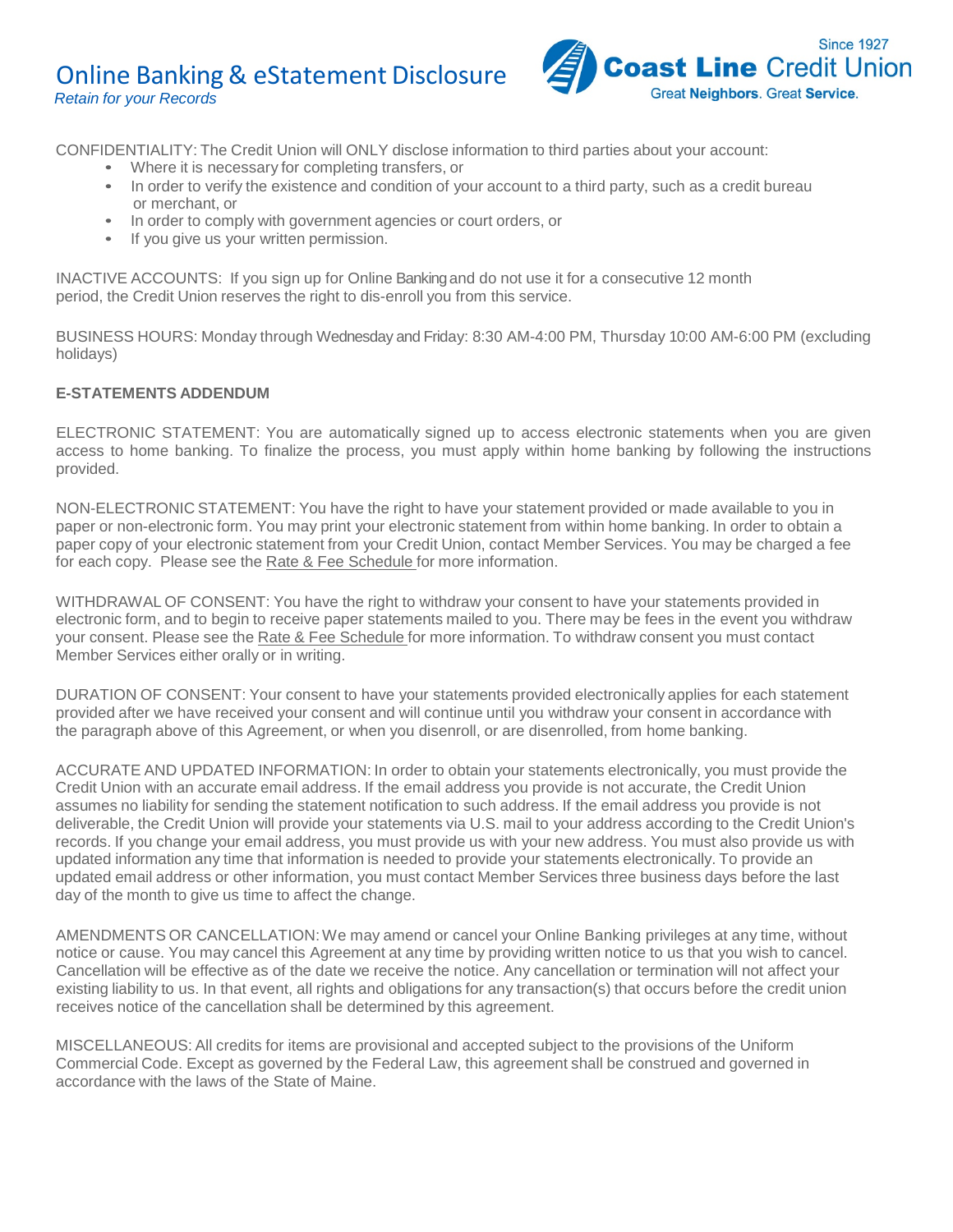

#### **MOBILE BANKING ADDENDUM**

The following terms and conditions apply to the Mobile Banking service.

**1.** Mobile Banking is offered as a convenience and supplemental service to our Online Banking services. It is not intended to replace access to Online Banking from your personal computer or other methods you use for managing your accounts and services with us. Mobile Banking allows you to access your account information, transfer funds, and conduct other banking transactions. To utilize the Mobile Banking service, you must be enrolled to use Online Banking.

We reserve the right to limit the types and number of accounts eligible and the right to refuse to make any transaction you request through Mobile Banking. We also reserve the right to modify the scope of the service at any time.

We may offer additional Mobile Banking services and features in the future. Any such added Mobile Banking services and features will be governed by this agreement and by any terms and conditions provided to you at the time the new Mobile Banking service or feature is added and/or at the time of enrollment for the feature or service, if applicable. From time to time, we may amend these terms and modify or cancel the Mobile Banking services we offer without notice, except as may be required by law.

Mobile Banking may not be accessible or may have limited utility over some network carriers. In addition, the service may not be supportable for all devices. The credit union cannot guarantee and is not responsible for the availability of data services provided by your mobile carrier, such as data outages or "out of range" issues. Your wireless carrier may assess you fees for data or text messaging services. Please consult your wireless plan or provider for details.

**2.** Use of Service. You agree to accept responsibility for learning how to use Mobile Banking and agree that you will contact us directly if you have any problems with Mobile Banking. We may modify the service from time to time at our sole discretion. In the event of any modifications, you are responsible for making sure you understand how to use Mobile Banking as modified. You also accept responsibility for making sure that you know how to properly use your device and we will not be liable to you for any losses caused by your failure to properly use the service or your device.

**3.** Other Agreements. You agree that, when you use Mobile Banking, you remain subject to the terms and conditions of your existing agreements. The credit union, except as expressly otherwise stated herein; and with any unaffiliated service providers, including, but not limited to, your mobile service provider and that this agreement does not amend or supersede any of those agreements. You understand that those agreements may provide for fees, limitations and restrictions which might impact your use of Mobile Banking (such as data usage or text messaging charges imposed on you by your mobile service provider for your use of or interaction with Mobile Banking), and you agree to be solely responsible for all such fees, limitations and restrictions. You agree that only your mobile service provider is responsible for its products and services. Accordingly, you agree to resolve any problems with your provider directly without involving us.

Any deposit account, loan or other banking product accessed through this service is also subject to the Membership and Account Agreement, Electronic Funds Transfer Agreement and Disclosure, Online Banking Agreement, Account Rate and Fee Disclosures, and your loan agreements. You should review the account disclosures carefully, as they may include transaction limitations and fees which might apply to your use of Mobile Banking.

**4.** Permitted Mobile Banking Transfers: Transactions in Mobile Banking are subject to the terms and limitations disclosed in the Membership and Account Agreement, Electronic Funds Transfer Agreement and Disclosure, Account Rate and Fee Disclosures, and your loan agreements. You may transfer or withdraw up to the available balance in your account at the time of the transfer, except as limited under this agreement or your deposit or loan agreements. The credit union reserves the right to refuse any transaction that would draw upon insufficient or unavailable funds, lower an account below a required balance, or otherwise require us to increase our required reserve on the account. We may process transfers that exceed your available balance at our discretion. If we process the transfer and unless your overdraft protection is provided via an Overdraft Line of Credit, you agree to cover any overdraft amount plus any applicable fees. We may limit the type, frequency and amount of transfers for security purposes and may change or impose the security limits without notice, at our option. You agree to confirm the completion of each transfer in your account balance and transaction history before withdrawing transferred funds.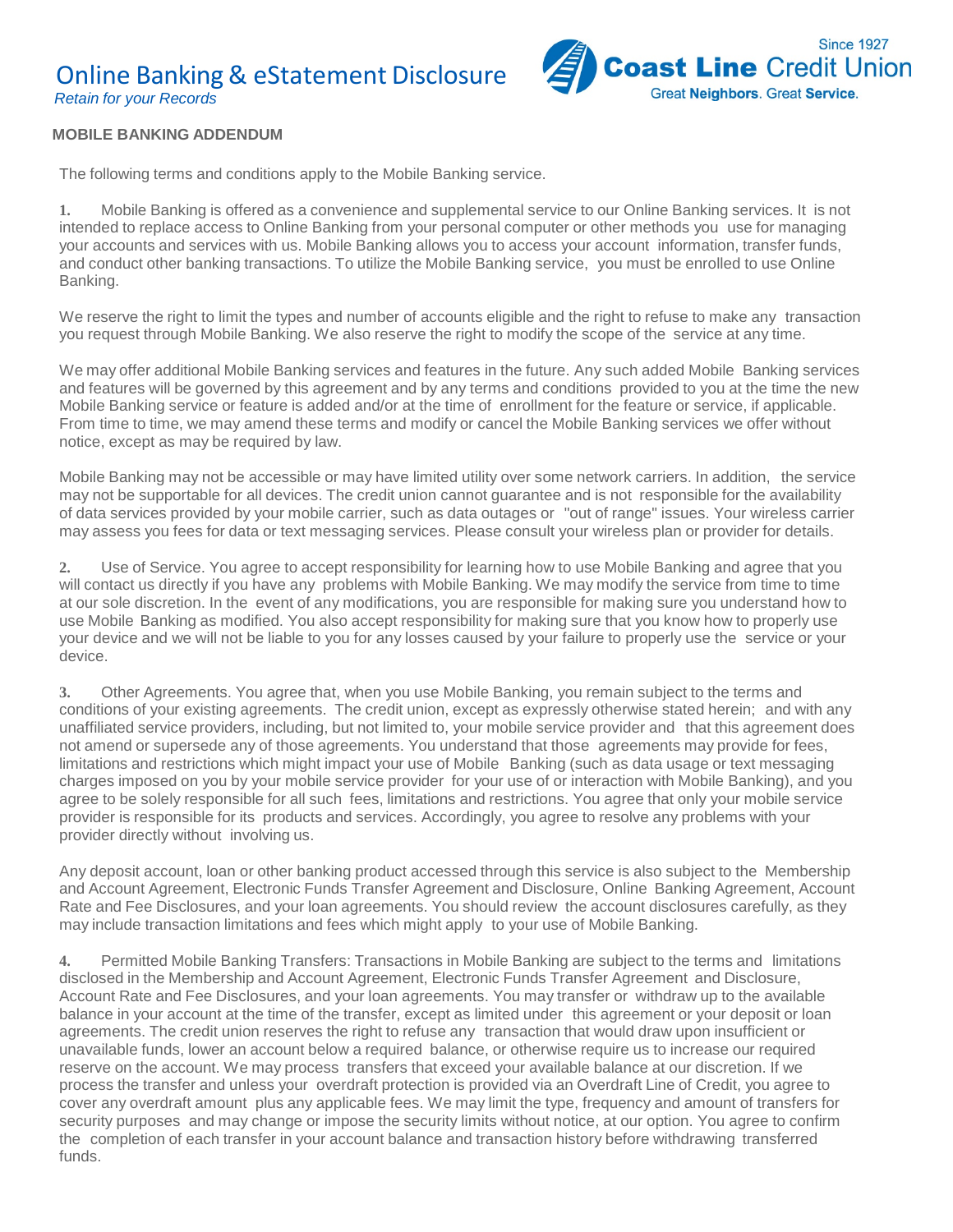

**5.** You represent and agree to the following by enrolling in Mobile Banking or by using the Service:

**a)** Account Ownership/Accurate Information. You represent that you are the legal owner of the accounts and other financial information which may be accessed via Mobile Banking. You represent and agree that all information you provide to us in connection with Mobile Banking is accurate, current and complete, and that you have the right to provide such information to us for the purpose of using Mobile Banking. You agree not to misrepresent your identity or your account information. You agree to keep your account information up to date and accurate. You represent that you are an authorized user of the Device you will use to access Mobile Banking.

**b)** User Security. You agree to take every precaution to ensure the safety, security and integrity of your account and transactions when using Mobile Banking. You agree not to leave your Device unattended while logged into Mobile Banking and to log off immediately at the completion of each access by you. You agree not to provide your username, password or other access information to any unauthorized person. If you permit other persons to use your Device, login information, or other means to access Mobile Banking, you are responsible for any transactions they authorize and we will not be liable for any damages resulting to you. You agree not to use any personally identifiable information when creating shortcuts to your Account.

We make no representation that any content or use of Mobile Banking is available for use in locations outside of the United States. Accessing Mobile Banking from locations outside of the United States is at your own risk.

**c)** User Conduct: you agree not to use Mobile Banking or the content or information delivered through Mobile Banking in any way that would: (a) infringe any third-party copyright, patent, trademark, trade secret or other proprietary rights or rights of privacy, including any rights in the Software; (b) be fraudulent or involve the sale of counterfeit or stolen items, including, but not limited to, use of Mobile Banking to impersonate another person or entity; (c) violate any law, statute, ordinance or regulation (including, but not limited to, those governing export control, consumer protection, unfair competition, anti-discrimination or false advertising); (d) be false, misleading or inaccurate; (e) create liability for us or our affiliates or service providers, or cause us to lose (in whole or in part) the services of any of our service providers; (f) be defamatory, trade libelous, unlawfully threatening or unlawfully harassing; (g) potentially be perceived as illegal, offensive or objectionable; (h) interfere with or disrupt computer networks connected to Mobile Banking; (i) interfere with or disrupt the use of Mobile Banking by any other user; or (j) use Mobile Banking in such a manner as to gain unauthorized entry or access to the computer systems of others.

**d)** No Commercial Use or Re-Sale. You agree that the Service is only for the personal or business use of individuals authorized to access your account information. You agree not to make any commercial use of Mobile Banking or resell, lease, rent or distribute access to Mobile Banking.

**e)** Indemnification. Unless caused by our intentional misconduct or gross negligence, you agree to indemnify, defend and hold harmless the credit union, its affiliates, officers, directors, employees, consultants, agents, service providers, and licensors from any and all third party claims, liability, damages, expenses and costs (including, but not limited to, reasonable attorneys' fees) caused by or arising from (i) a third party claim, dispute, action, or allegation of infringement, misuse, or misappropriation based on information, data, files, or otherwise in connection with the service; (ii) your violation of any law or rights of a third party; or (iii) your use, or use by a third party, of Mobile Banking.